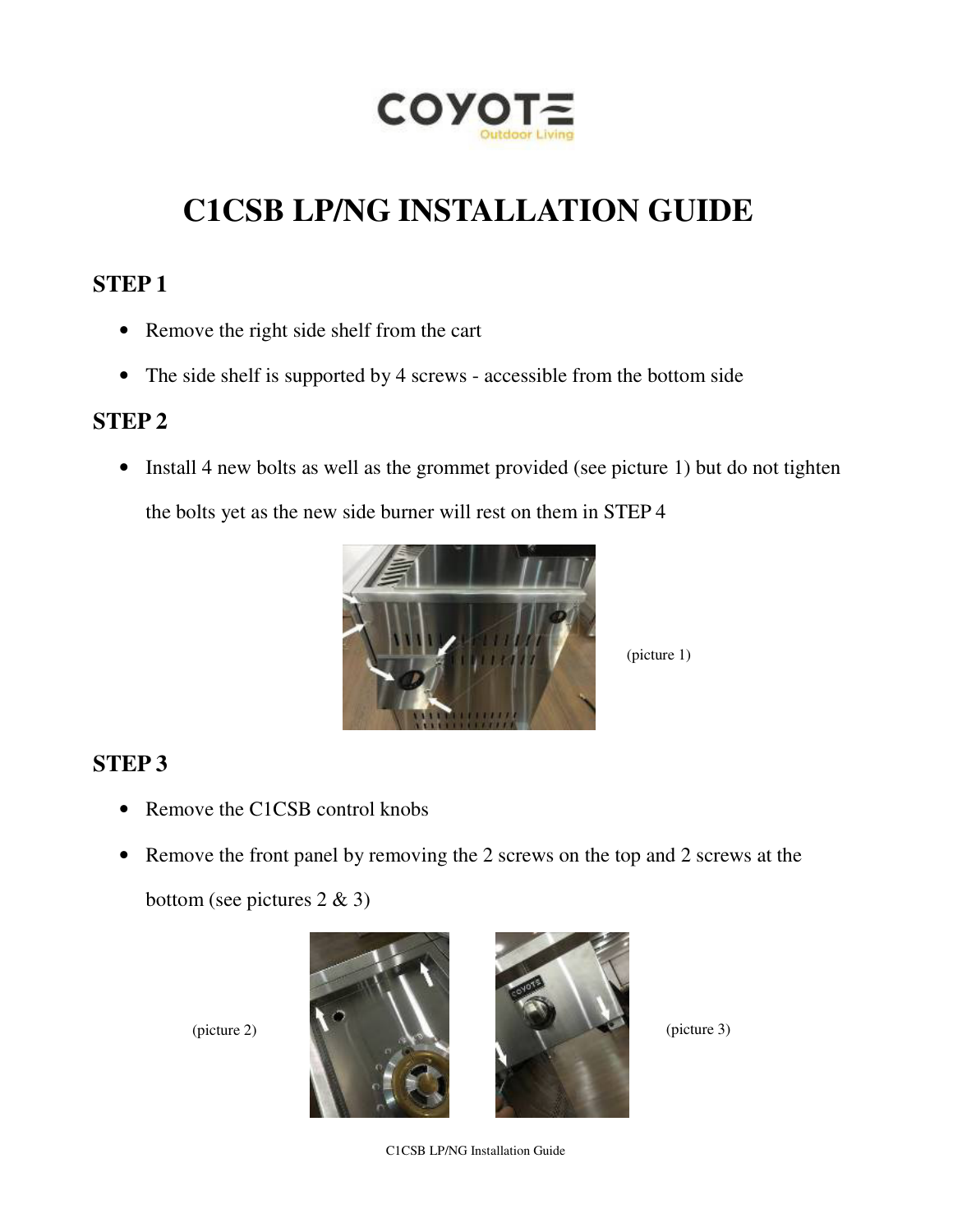

### **STEP 4**

• Install the side burner body on the cart by hooking and latching the burner onto the cart's screws installed in STEP 2 (see picture 4)



(picture 4)

#### **STEP 5**

- Tighten the bolts that hold the C1CSB onto the cart
	- o Screws are accessible on the back at locations A and B (see picture 5) and

locations C and D on the front (see picture 6)





#### **STEP 6**

• Reinstall the C1CSB control panel by reattaching the 2 upper screws and 2 lower bolts shown on step 3